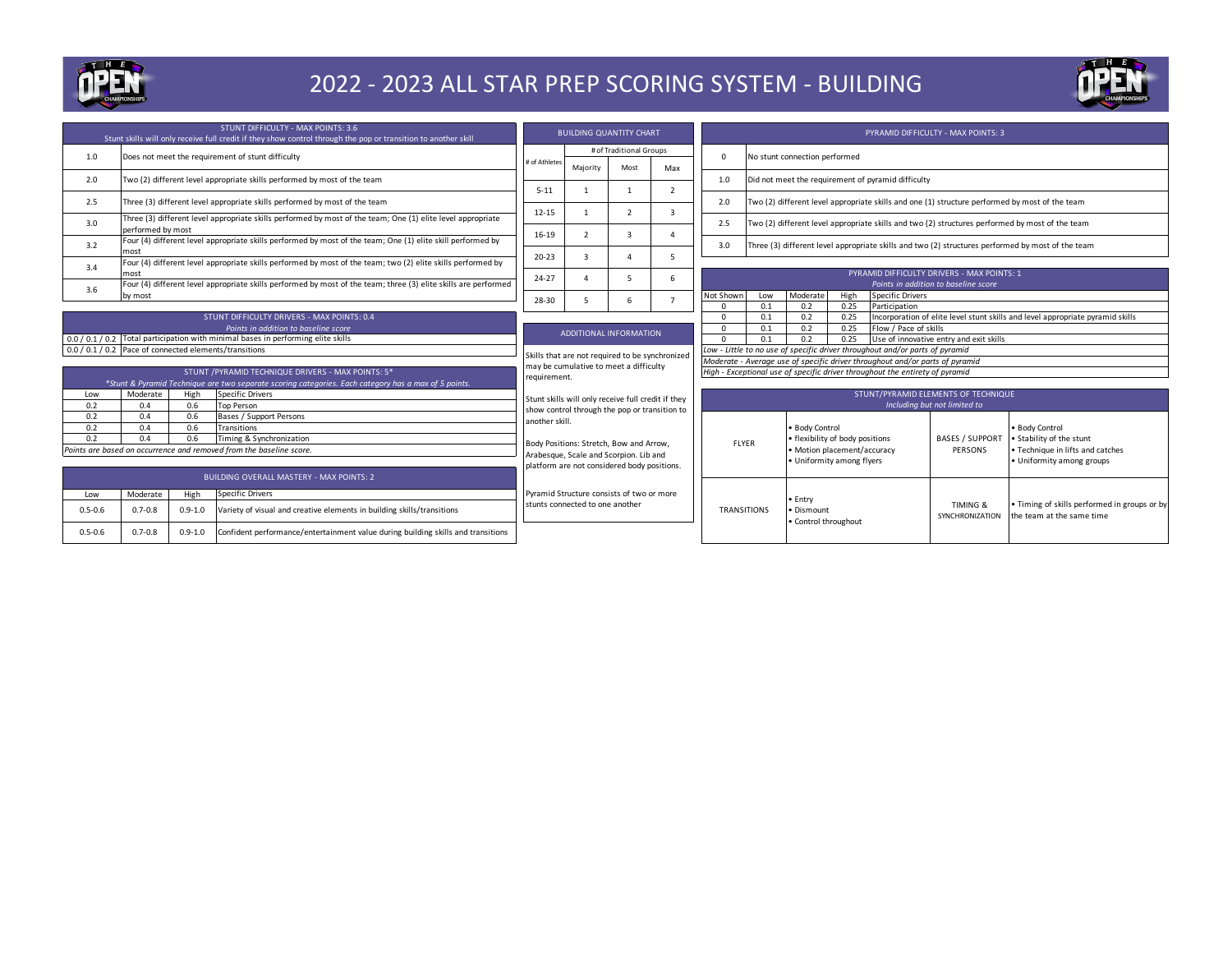

### 2022 - 2023 ALL STAR PREP SCORING SYSTEM - TUMBLING



|                                                                                                                 |                                                                                                                        | STANDING TUMBLING DIFFICULTY - MAX BASELINE POINTS: 3.6                                                                  |                                                        |                                       | TUMBLING/JUMP QUANTITY CHART                                                                          |                                 |              |                                        | RUNNING TUMBLING DIFFICULTY - MAX BASELINE POINTS: 3.6                                                                   |                                                                                                                     |                                                                                          |                                 |                                         |  |
|-----------------------------------------------------------------------------------------------------------------|------------------------------------------------------------------------------------------------------------------------|--------------------------------------------------------------------------------------------------------------------------|--------------------------------------------------------|---------------------------------------|-------------------------------------------------------------------------------------------------------|---------------------------------|--------------|----------------------------------------|--------------------------------------------------------------------------------------------------------------------------|---------------------------------------------------------------------------------------------------------------------|------------------------------------------------------------------------------------------|---------------------------------|-----------------------------------------|--|
| 2.0                                                                                                             |                                                                                                                        | ess than the majority of the team performs a level apppropropriate pass                                                  |                                                        |                                       | # of Athletes Majority                                                                                |                                 | Most         | Max                                    | 2.0                                                                                                                      |                                                                                                                     | Less than the majority of the team performs a level apppropropriate pass                 |                                 |                                         |  |
| 2.5                                                                                                             |                                                                                                                        | Majority of the team performs a level appropriate pass                                                                   |                                                        |                                       | $5 - 11$                                                                                              | 5                               | $\mathbf{f}$ | $\overline{7}$                         | 2.5                                                                                                                      |                                                                                                                     | Majority of the team performs a level appropriate pass                                   |                                 |                                         |  |
| Most of the team performs a level appropriate pass<br>3.0                                                       |                                                                                                                        |                                                                                                                          | $12 - 15$                                              | 6                                     | $\overline{7}$                                                                                        | 9                               | 3.0          |                                        | Most of the team performs a level appropriate pass                                                                       |                                                                                                                     |                                                                                          |                                 |                                         |  |
| 3.2<br>Max of the team performs a level appropriate pass which must be synchronized from initiation of the pass |                                                                                                                        |                                                                                                                          | 16-19                                                  | 8                                     | 10                                                                                                    | 12                              | 3.2          |                                        | Max of the team performs a level appropriate pass                                                                        |                                                                                                                     |                                                                                          |                                 |                                         |  |
| 3.4                                                                                                             | Most of the team performs an elite level appropriate pass which must be synchronized from initiation of the pass       |                                                                                                                          |                                                        |                                       | $20 - 23$                                                                                             | 10                              | 13           | 16                                     | 3.4                                                                                                                      |                                                                                                                     | Most of the team performs an elite level appropriate pass                                |                                 |                                         |  |
| 3.6                                                                                                             | the pass                                                                                                               | Max amount of the team performs the same elite level appropriate pass which must be synchronized from initiation of      |                                                        |                                       | 24-27                                                                                                 | 12                              | 15           | 19                                     | 3.6                                                                                                                      |                                                                                                                     | Max of the team performs an elite level appropriate pass                                 |                                 |                                         |  |
|                                                                                                                 |                                                                                                                        | STANDING DIFFICULTY DRIVER - MAX POINTS: 0.4                                                                             |                                                        |                                       | 28-30                                                                                                 | 14                              | 18           | 22                                     |                                                                                                                          |                                                                                                                     | RUNNING DIFFICULTY DRIVERS - MAX POINTS: 0.4                                             |                                 |                                         |  |
| $^{\circ}$                                                                                                      |                                                                                                                        | Pace & Flow - Max Points: 0.2<br>Skills did not show continuous movement, fluid connections or acceptable pace of skills |                                                        |                                       |                                                                                                       | ADDITIONAL TUMBLING INFORMATION |              |                                        | $\mathbf{0}$                                                                                                             |                                                                                                                     | Passes did not show continuous movement, fluid connections or acceptable pace of skills  | Pace & Flow - Max Points 0.2    |                                         |  |
| 0.1                                                                                                             |                                                                                                                        | Skills executed at a moderate pace with continuous transition in and out of skills                                       |                                                        |                                       |                                                                                                       |                                 |              |                                        | 0.1                                                                                                                      |                                                                                                                     | Passes executed at a moderate pace with continuous transition in and out of skills       |                                 |                                         |  |
| 0.2                                                                                                             |                                                                                                                        | Skill executed at a quick pace while showing a seamless transition in and out of skills                                  |                                                        |                                       | fumbling passes must land on feet to be                                                               |                                 |              |                                        | 0.2                                                                                                                      |                                                                                                                     | Passes executed at a quick pace while showing a seamless transition in and out of skills |                                 |                                         |  |
| $^{\circ}$                                                                                                      |                                                                                                                        | Innovation - Max Points: 0.2<br>Skills did not show variety or synchronization                                           |                                                        |                                       | considered level appropriate and receive difficulty<br>credit (ex: Jump 3/4 front flip to seat, back  |                                 |              |                                        | $\overline{0}$                                                                                                           |                                                                                                                     |                                                                                          | Innovation - Max Points 0.2     |                                         |  |
| 0.1                                                                                                             |                                                                                                                        | Skills executed with minor innovative elements while performing a variety of skills                                      |                                                        |                                       | handsprings which lands in a prone position                                                           |                                 |              |                                        | 0.1                                                                                                                      | Passes did not show variety or synchronization<br>Passes include a variety of skills with minor synchronized passes |                                                                                          |                                 |                                         |  |
| 0.2                                                                                                             |                                                                                                                        | Skills executed with multiple innovative elements while performing a variety of skills                                   |                                                        |                                       | would not count)                                                                                      |                                 |              |                                        | 0.2                                                                                                                      | Passes include a variety of skills with major synchronized passes                                                   |                                                                                          |                                 |                                         |  |
|                                                                                                                 |                                                                                                                        |                                                                                                                          |                                                        |                                       |                                                                                                       |                                 |              |                                        | Quantities are based on cumulative passes. Passes are permitted to recycle athletes in different sections.               |                                                                                                                     |                                                                                          |                                 |                                         |  |
|                                                                                                                 |                                                                                                                        | TUMBLING TECHNIQUE DRIVERS - MAX POINTS: 5                                                                               |                                                        |                                       | lumps within a pass will not break up the pass                                                        |                                 |              |                                        |                                                                                                                          |                                                                                                                     |                                                                                          |                                 |                                         |  |
|                                                                                                                 | Moderate                                                                                                               | High<br><b>Specific Drivers</b>                                                                                          |                                                        |                                       | (ex: Toe Touch - BHS - Toe Touch - BHS is 1 pass<br>n L3                                              |                                 |              |                                        |                                                                                                                          |                                                                                                                     |                                                                                          | JUMP DIFFICULTY - MAX POINTS: 1 |                                         |  |
| Low<br>0.2                                                                                                      | 0.4                                                                                                                    | 0.6<br>Approach                                                                                                          |                                                        |                                       |                                                                                                       |                                 |              |                                        | Most of the team did not perform an advanced jump<br>$\mathbf{0}$                                                        |                                                                                                                     |                                                                                          |                                 |                                         |  |
| 0.2                                                                                                             | 0.4                                                                                                                    | 0.6<br><b>Body Control</b>                                                                                               |                                                        |                                       | T-Jumps are not considered a jump and will break                                                      |                                 |              |                                        | 0.5<br>Most of the team performs one (1) advanced jump                                                                   |                                                                                                                     |                                                                                          |                                 |                                         |  |
| 0.2                                                                                                             | 0.4                                                                                                                    | 0.6<br>Landings                                                                                                          |                                                        |                                       | up a pass into two separate passes.                                                                   |                                 |              |                                        | 0.75<br>Most of the team performs (2) advanced jumps that show variety                                                   |                                                                                                                     |                                                                                          |                                 |                                         |  |
| 0.2                                                                                                             | 0.4                                                                                                                    | Timing & Synchronization<br>0.6                                                                                          |                                                        |                                       | L2 - No skills out of a RO that are illegal in L1 will                                                |                                 |              |                                        | 1.0<br>Most of the team performs total of 3 jumps that show variety, two (2) of which need to be connected               |                                                                                                                     |                                                                                          |                                 |                                         |  |
|                                                                                                                 |                                                                                                                        | Points are based on occurance and removed from the baseline score.                                                       |                                                        |                                       | count for level appropriate credit.                                                                   |                                 |              |                                        | Tiny / Mini: Most of the team performs three (3) advanced jumps must be synchronized, but do not need to be connected or |                                                                                                                     |                                                                                          |                                 |                                         |  |
|                                                                                                                 |                                                                                                                        | <b>TUMBLING ELEMENTS OF TECHNIQUE</b>                                                                                    |                                                        |                                       |                                                                                                       |                                 |              |                                        | include a variety                                                                                                        |                                                                                                                     |                                                                                          |                                 |                                         |  |
|                                                                                                                 |                                                                                                                        | Including but not limited to                                                                                             |                                                        |                                       | L3 - No Skills out of bhs stepout 1/2 turn that<br>are illegal in L2 will count for level appropriate |                                 |              | JUMP TECHNIQUE DRIVERS - MAX POINTS: 2 |                                                                                                                          |                                                                                                                     |                                                                                          |                                 |                                         |  |
|                                                                                                                 |                                                                                                                        | Arm placement into a pass/skill                                                                                          |                                                        | Controlled                            | credit.                                                                                               |                                 |              |                                        | Low                                                                                                                      | Moderate                                                                                                            | <b>SPECIFIC DRIVERS</b><br>High                                                          |                                 |                                         |  |
|                                                                                                                 | APPROACH                                                                                                               | Body positioning for initiation of skill                                                                                 | LANDINGS                                               | Legs/feet together<br>Chest placement |                                                                                                       |                                 |              |                                        | 0.1                                                                                                                      | 0.2                                                                                                                 | 0.3<br><b>Body Control</b>                                                               |                                 |                                         |  |
|                                                                                                                 |                                                                                                                        | Chest placement                                                                                                          |                                                        | Landing on feet                       |                                                                                                       | ADDITIONAL JUMP INFORMATION     |              |                                        | 0.2<br>0.1<br>0.3<br>Approach (swing)                                                                                    |                                                                                                                     |                                                                                          |                                 |                                         |  |
|                                                                                                                 |                                                                                                                        | Connection of pass/skills                                                                                                |                                                        | Completion of skills                  |                                                                                                       |                                 |              |                                        | 0.1<br>0.1                                                                                                               | 0.2<br>0.2                                                                                                          | 0.3<br>Landing<br>0.3<br>Timing & Snychronization                                        |                                 |                                         |  |
|                                                                                                                 |                                                                                                                        |                                                                                                                          |                                                        |                                       | Jump Skills must land on feet to be considered                                                        |                                 |              |                                        |                                                                                                                          |                                                                                                                     | Points are removed from the baseline score.                                              |                                 |                                         |  |
|                                                                                                                 |                                                                                                                        | Head placement                                                                                                           |                                                        |                                       | level appropriate and receive difficulty credit (ex:                                                  |                                 |              |                                        |                                                                                                                          |                                                                                                                     |                                                                                          |                                 |                                         |  |
|                                                                                                                 | Arm/shoulder placement in skills<br>Timing of skills performed in groups or<br>TIMING &<br><b>BODY CONTROL</b><br>Hips |                                                                                                                          | jumps that land on knee(s) or seat would not<br>count) |                                       |                                                                                                       |                                 |              |                                        |                                                                                                                          | <b>JUMP ELEMENTS OF MASTERY</b>                                                                                     |                                                                                          |                                 |                                         |  |
|                                                                                                                 |                                                                                                                        | Leg placement in skills                                                                                                  | <b>SYNCHRONIZATION</b>                                 | by the team at the same time          |                                                                                                       |                                 |              |                                        |                                                                                                                          |                                                                                                                     |                                                                                          | Including but not limited to    |                                         |  |
| Absorbing appropriately between skills                                                                          |                                                                                                                        | Advanced Jumps: Pike, Right/Left Hurdlers (Front                                                                         |                                                        |                                       |                                                                                                       |                                 |              | Arm placement into a jump              |                                                                                                                          | Controlled<br>Legs/feet together                                                                                    |                                                                                          |                                 |                                         |  |
|                                                                                                                 |                                                                                                                        |                                                                                                                          | or Side), Toe Touch                                    |                                       |                                                                                                       |                                 |              | APPROACH                               | • Swing/prep                                                                                                             | LANDINGS                                                                                                            | Chest placement                                                                          |                                 |                                         |  |
| TUMBLING OVERALL MASTERY - MAX POINTS: 2                                                                        |                                                                                                                        |                                                                                                                          | Jumps must use a whip approach to be                   |                                       |                                                                                                       |                                 |              |                                        | • Chest placement<br>· Flow of connected jumps                                                                           |                                                                                                                     | Jump completion                                                                          |                                 |                                         |  |
|                                                                                                                 |                                                                                                                        |                                                                                                                          |                                                        |                                       | considered connected                                                                                  |                                 |              |                                        |                                                                                                                          |                                                                                                                     |                                                                                          |                                 | Landing on feet                         |  |
| Low                                                                                                             | Moderate                                                                                                               | High<br><b>Specific Drivers</b>                                                                                          |                                                        |                                       |                                                                                                       |                                 |              |                                        |                                                                                                                          |                                                                                                                     | Head placement                                                                           |                                 |                                         |  |
| $0.5 - 0.6$                                                                                                     | $0.7 - 0.8$                                                                                                            | $0.9 - 1.0$<br>Innovative formations and use of the floor throughout the routine                                         |                                                        |                                       | Whip approach: continuous movement through                                                            |                                 |              |                                        |                                                                                                                          | <b>BODY CONTROL</b>                                                                                                 | Arm/shoulder placement<br>· Hips                                                         | TIMING &                        | Timing of skills performed in groups or |  |
| $0.5 - 0.6$                                                                                                     | $0.7 - 0.8$                                                                                                            | $0.9 - 1.0$<br>Confident performance during tumbling sections throughout routine                                         |                                                        |                                       | swing connecting 2 or more jumps                                                                      |                                 |              |                                        | SYNCHRONIZATION<br>• Leg placement/ positioning<br>• Pointed toes                                                        |                                                                                                                     |                                                                                          | by the team at the same time    |                                         |  |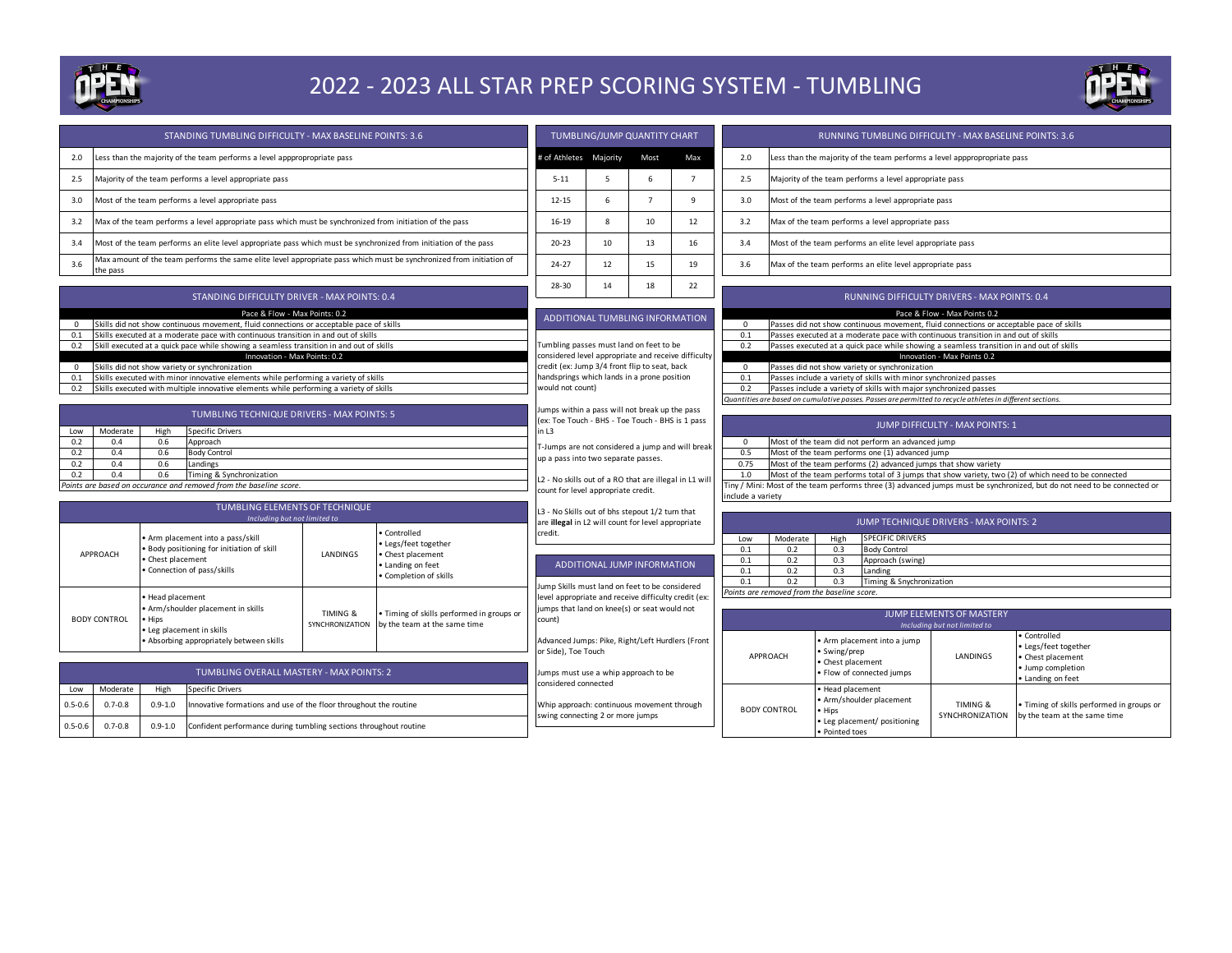

## 2022 - 2023 ALL STAR PREP SCORING SYSTEM - ROUTINE & DANCE MASTERY



|   |     |                  |      | ROUTINE MASTERY - MAX POINTS: 1    |     |                  |      |
|---|-----|------------------|------|------------------------------------|-----|------------------|------|
|   |     | Level of Mastery |      | Specific Drivers                   |     | Level of Mastery |      |
| υ | 0.1 | 0.2              | 0.25 | Continuous flow in transitions     | 0.1 | 0.2              | 0.25 |
| 0 | 0.1 | 0.2              | 0.25 | Visual, engaging and entertaining  | 0.1 | 0.2              | 0.25 |
| 0 | 0.1 | 0.2              | 0.25 | Confidence in execution of routine | 0.1 | 0.2              | 0.25 |
| 0 | 0.1 | 0.2              | 0.25 | Precise spacing and formations     | 0.1 | 0.2              | 0.25 |

|                  | DANCE MASTERY - MAX POINTS: 1 |     |      |                                       |  |  |  |  |
|------------------|-------------------------------|-----|------|---------------------------------------|--|--|--|--|
| Level of Mastery |                               |     |      | Specific Drivers                      |  |  |  |  |
|                  | 0.1                           | 0.2 | 0.25 | Pace, flow and transitions            |  |  |  |  |
|                  | 0.1                           | 0.2 | 0.25 | Performance and engagement            |  |  |  |  |
|                  | 0.1                           | 0.2 | 0.25 | Level changes and intricate movements |  |  |  |  |
|                  | 0.1                           | 0.2 | 0.25 | Precise motions and synchronization   |  |  |  |  |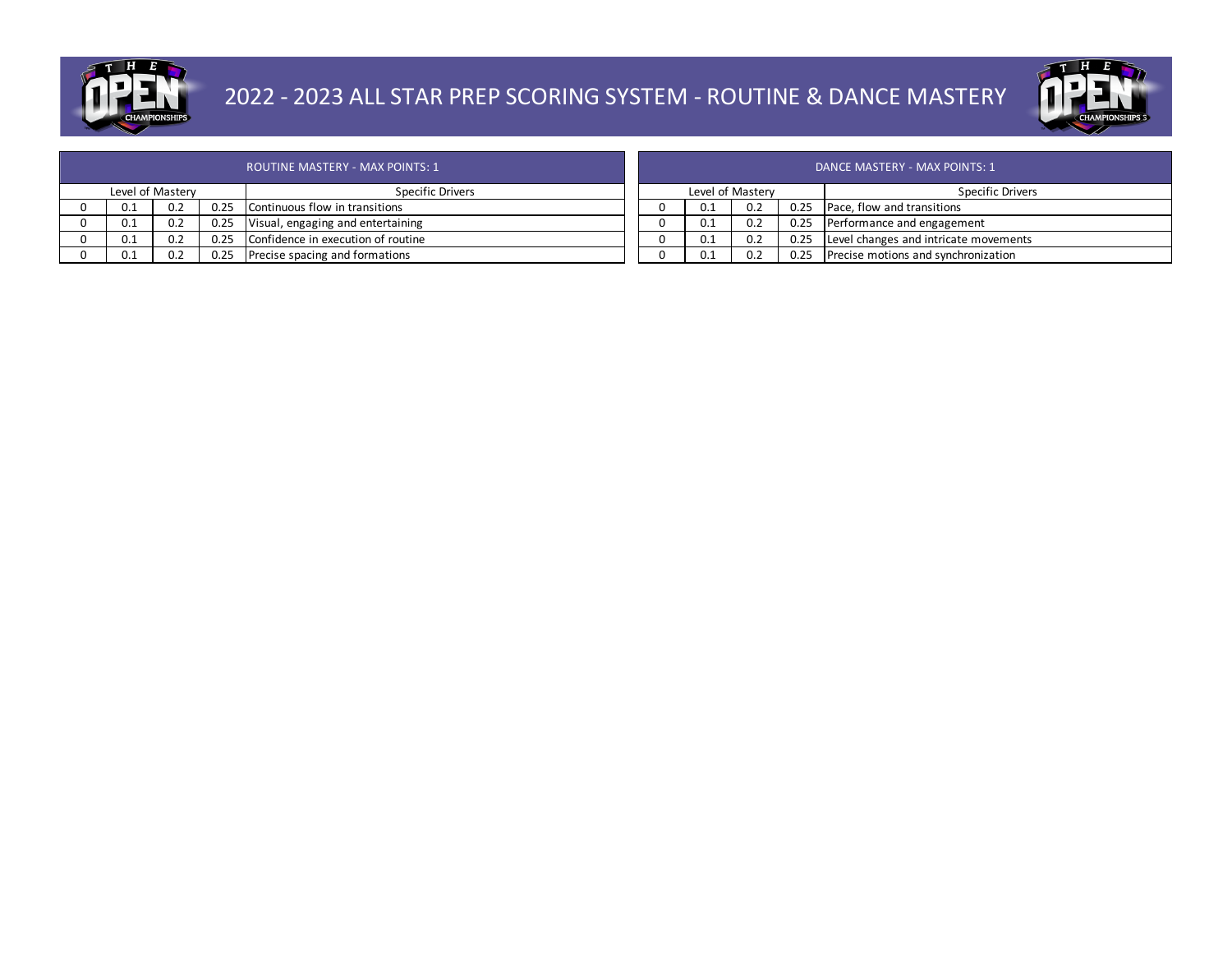



### *Skills listed below are EXAMPLES but are not limited to*

|                      |                                                                                                                                                                                                                                                                                                               | <b>LEVEL 1</b>                                                                                 |
|----------------------|---------------------------------------------------------------------------------------------------------------------------------------------------------------------------------------------------------------------------------------------------------------------------------------------------------------|------------------------------------------------------------------------------------------------|
|                      | <b>Standing Tumbling</b>                                                                                                                                                                                                                                                                                      | <b>Running Tumbling</b>                                                                        |
| Level<br>Appropriate | Forward Roll . Staddle Roll . Pushup to Backbend . Backward Roll . Handstand . Cartwheel<br>Handstand Forward Roll . Backbend Kickover . Standing Backbend . Front Limber/Back Limber . Front Walkover<br>Back Walkover • 1 Arm Back/Front Walkover • Back Extension Roll • Back Walkover Switch Leg • Valdez | Cartwheel • RO • Front Walkover • Cartwheel Backwalkover • Front Walkover - Cartwheel/Roundoff |
| Elite Level          | Elite Level includes combination of two (2) or more level appropriate skills connected                                                                                                                                                                                                                        | Elite level includes three (3) or more level appropriate skills connected                      |
| Appropriate          | BWO - BWO • VZ - BWO • BER - BWO • BWO - BER                                                                                                                                                                                                                                                                  | Front Walkover - Cartwheel - Back Walkover (Variations)                                        |

#### LEVEL 2

|                      |                                                                                                                                                                                                              | LEVEL 2                                                                                                            |
|----------------------|--------------------------------------------------------------------------------------------------------------------------------------------------------------------------------------------------------------|--------------------------------------------------------------------------------------------------------------------|
|                      | <b>Standing Tumbling</b>                                                                                                                                                                                     | <b>Running Tumbling</b>                                                                                            |
| Level<br>Appropriate | Back Handspring Variation . Back Handspring Step Out                                                                                                                                                         | Cartwheel - BHS . RO - BHS . RO - BHS Step Out . Front Handspring . Bounder/Flyspring                              |
| Elite Level          | Elite Level skills include two (2) or more connecting skills including at least one (1) level appropriate<br>skill                                                                                           | Elite Level skills includes three (3) or more connecting skills including at least one (1) level appropriate skill |
| Appropriate          | BWO Switch Leg - BHS - BHS Step Out - BWO - BHS . Valdez - BHS . Valdez - BHS Step Out<br>Back Extension Roll - Back Handspring . Back Walkover - Back Handspring . Back Walkover - Back Handspring Step Out | RO - BHS Series . FWO - RO - BHS/BHS Series . RO - BHS - Rebound - RO - BHS                                        |

|                      |                                                                                                                                                                                                                | LEVEL <sub>3</sub>                                                                                                                                                                                                                                |
|----------------------|----------------------------------------------------------------------------------------------------------------------------------------------------------------------------------------------------------------|---------------------------------------------------------------------------------------------------------------------------------------------------------------------------------------------------------------------------------------------------|
|                      | <b>Standing Tumbling</b>                                                                                                                                                                                       | <b>Running Tumbling</b>                                                                                                                                                                                                                           |
| Level<br>Appropriate | BHS Series . Jump - BHS . BWO - BHS Series . BHS Step out - BWO - BHS Series                                                                                                                                   | Punch Front . RO - Tuck . Aerial . RO - BHS Tuck . RO - BHS Series - Tuck                                                                                                                                                                         |
| Elite Level          | Elite level skills include three (3) or more connected skills including at least two (2) level appropriate<br>skill connections                                                                                | Elite level skills include any two (2) level appropriate skills connected OR any level appropriate skill connected by a lower<br>level running tumbling skill                                                                                     |
| Appropriate          | BHS Series - Jump - BHS Series . Jump - BHS - Jump - BHS . BHS Step out - BHS/BHS Series . BWO - BHS - Jump -<br><b>BHS/BHS Series</b><br>Jump - BHS Series . BHS - Jump - BHS<br>**MUST BE AN ADVANCED JUMP** | FWO - Aerial . RO - BHS Step Out - 1/2 Turn - RO - BHS - Tuck . FWO - RO - BHS - Tuck . FWO - RO - BHS Series - Tuck<br>Bounder/Flyspring - RO - BHS - Tuck . Aerial - Tuck . PF - Tuck*<br>*must initiate RO within 4 counts after landing of PF |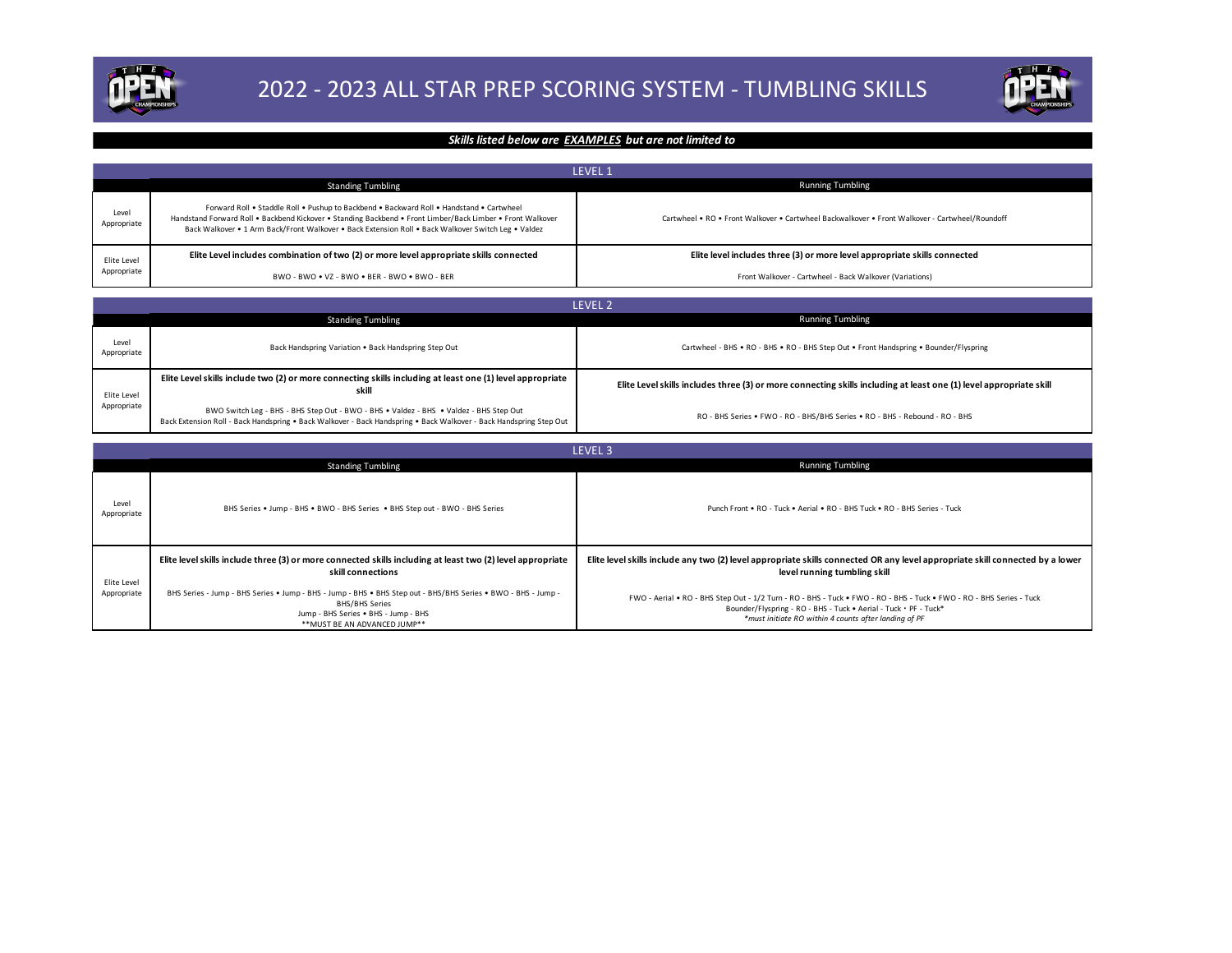

# 2022 - 2023 ALL STAR PREP SCORING SYSTEM - STUNT SKILLS



|                             | <b>LEVEL 1</b>              |                                                                                                                                                                                      |                                                                                                                          |                                  |                                                                                                               |  |  |  |  |
|-----------------------------|-----------------------------|--------------------------------------------------------------------------------------------------------------------------------------------------------------------------------------|--------------------------------------------------------------------------------------------------------------------------|----------------------------------|---------------------------------------------------------------------------------------------------------------|--|--|--|--|
|                             | <b>INVERSION STYLE</b>      | <b>RELEASE STYLE</b>                                                                                                                                                                 | <b>TWISTING</b>                                                                                                          | <b>DISMOUNT STYLE</b>            | <b>OTHER STUNTS</b>                                                                                           |  |  |  |  |
| LEVEL<br><b>APPROPRIATE</b> | . INVERSION TO GROUND LEVEL | . SWITCH UP TO LIB BELOW PREP LEVEL<br>. SWITCH UP TO BODY POSITION BELOW PREP LEVEL<br>. TIC TOC BELOW PREP LEVEL (LIB TO LIB)<br>. TIC TOC BELOW PREP LEVEL (LIB TO BODY POSITION) | . 1/4 TWISTING TRANSITION TO BELOW PREP LEVEL<br>. 1/4 DOWN TO GROUND LEVEL<br>. 1/4 TWISTING TRANSITION FROM PREP LEVEL | · STEP DOWN<br>· STRAIGHT CRADLE | <b>CHLA STAND</b><br>. PREP LEVEL SHOW & GO<br>· STRADDLE SIT<br>· FLAT BACK<br><b>CUTTLINED CTRANDLE CIT</b> |  |  |  |  |
| ELITE LEVEL<br>APPROPRIATE  |                             | THE TOC BELOW PREP LEVEL (BODY POSITION TO BODY<br>POSITION)<br>. PREP LEVEL TIC TOC (BODY POSITION TO BODY POSITION)<br>MITH BRACER                                                 | . 1/4 TWISTING TRANSITION TO PREP                                                                                        |                                  | . 1/4 TWISTING TRANSITION TO PREP LEVEL 1 LEG STUNT WITH BRACER                                               |  |  |  |  |

|                            | <b>LEVEL 2</b>                                                                                   |                                                                                                                   |                                                                                                                                                                                                                                                    |                                                                                                                                       |                                                                                                                                                             |  |  |  |  |  |
|----------------------------|--------------------------------------------------------------------------------------------------|-------------------------------------------------------------------------------------------------------------------|----------------------------------------------------------------------------------------------------------------------------------------------------------------------------------------------------------------------------------------------------|---------------------------------------------------------------------------------------------------------------------------------------|-------------------------------------------------------------------------------------------------------------------------------------------------------------|--|--|--|--|--|
|                            | <b>INVERSION STYLE</b>                                                                           | <b>RELEASE STYLE</b>                                                                                              | TWISTING                                                                                                                                                                                                                                           | <b>DISMOUNT STYLE</b>                                                                                                                 | <b>OTHER STUNTS</b>                                                                                                                                         |  |  |  |  |  |
| LEVEL<br>APPROPRIATE       | . INVERSION FROM GROUND LEVEL TO BELOW PREP LEVEL<br>. INVERSION FROM GROUND LEVEL TO PREP LEVEL | . SWITCH UP TO LIB PREP LEVEL<br>. TIC TOC PREP LEVEL (LIB TO LIB)<br>. TIC TOC PREP LEVEL (LIB TO BODY POSITION) | .1/2 TWISTING TRANSITION TO BELOW PREP LEVEL<br>.1/2 TWISTING TRANSITION TO PREP LEVEL<br>.1/4 TWISTING TRANSITION TO PREP LEVEL 1 LEG STUNT<br>.1/2 TWISTING TRANSITION TO PREP LEVEL BODY POSITION<br>.1/4 TWISTING TRANSITION TO EXTENDED STUNT | . STRAIGHT CRADLE FROM EXTENSION<br>. STRAIGHT CRADLE FROM PREP LEVEL BODY POSITION<br>. 1/4 TWISTING DISMOUNT FROM PREP OR EXTENSION | <b>PROPERTED LOST UNIT</b><br>· EXTENSION<br>· BARREL ROLL<br><b>• LEAP FROG VARIATIONS</b><br>. 1/2 TWIST TO PRONE<br>. WALK IN DRED LEVEL DRECE EVTENCION |  |  |  |  |  |
| ELITE LEVEL<br>APPROPRIATE | . INVERSION FROM GROUND LEVEL TO EXTENDED STUNT                                                  | . TIC TOC PREP LEVEL (BODY POSITION TO BODY POSITION)                                                             | . 1/2 TWISTING TRANSITION TO EXTENDED STUNT                                                                                                                                                                                                        |                                                                                                                                       | . 1/2 TWISTING INVERSION TO EXTENDED STUNT<br>. 1/2 TWISTING TIC TOC TO PREP LEVEL 1 LEG STUNT<br>. 1/2 TWISTING INVERSION TO PREP LEVEL 1 LEG STUNT        |  |  |  |  |  |

|                            | LEVEL <sub>3</sub>                                                                                    |                                                                                                                                                                                                                                                                                                  |                                                                                                                                                                              |                                                                                                                                                                                                                |                                                                                                                                                                                                                                                                                         |                                                                                                                                                                                                                                                                                                                                                                                         |  |  |  |  |
|----------------------------|-------------------------------------------------------------------------------------------------------|--------------------------------------------------------------------------------------------------------------------------------------------------------------------------------------------------------------------------------------------------------------------------------------------------|------------------------------------------------------------------------------------------------------------------------------------------------------------------------------|----------------------------------------------------------------------------------------------------------------------------------------------------------------------------------------------------------------|-----------------------------------------------------------------------------------------------------------------------------------------------------------------------------------------------------------------------------------------------------------------------------------------|-----------------------------------------------------------------------------------------------------------------------------------------------------------------------------------------------------------------------------------------------------------------------------------------------------------------------------------------------------------------------------------------|--|--|--|--|
|                            | <b>INVERSION STYLE</b>                                                                                | <b>RELEASE STYLE</b>                                                                                                                                                                                                                                                                             | TWISTING                                                                                                                                                                     | <b>DISMOUNT STYLE</b>                                                                                                                                                                                          | <b>COED STYLE</b>                                                                                                                                                                                                                                                                       | <b>OTHER STUNTS</b>                                                                                                                                                                                                                                                                                                                                                                     |  |  |  |  |
| LEVEL<br>APPROPRIATE       | . INVERTED BELOW PREP LEVEL<br>. INVERTED AT PREP LEVEL<br>. DOWNWARD INVERSION FROM BELOW PREP LEVEL | . RELEASE TO PREP LEVEL OR BELOW<br>. SWITCH UP TO PREP LEVEL UB<br>. BALL UP, STRADDLE UP AND/OR RELEASE TO PREP LEVEL LIB . 1/4 TWISTING TRANSITION TO EXTENDED 1 LEG STUNT<br>. TIC TOC BELOW PREP LEVEL TO BELOW PREP LEVEL (LIB TO<br>. TIC TOC BELOW PREP LEVEL TO PREP LEVEL (LIB TO LIB) | . FULL UP BELOW PREP LEVEL<br>. FULL UP PREP LEVEL STUNT<br>. FULL UP TO PREP LEVEL 1 LEG STUNT<br>. PREP LEVEL FULL TWISTING TRANSITION TO PREP LEVEL 1<br><b>LEG STUNT</b> | . STRAIGHT CRADLE FROM EXTENDED 1 LEG STUNT<br><b>.FULL DOWN FROM PREP</b><br>.1/4 TWISTING DISMOUNT FROM EXTENDED 1 LEG<br>. FULL DOWN FROM EXTENSION<br>.SINGLE SKILL CRADLE FROM 2 LEG STUNT (NON-TWISTING) | ASSISTED OR UNASSISTED:<br>. WALK IN/TOSS HANDS<br>. WALK IN/TOSS HANDS PRESS EXTENSION<br>. WALK IN EXTENSION<br>ASSISTED:<br>. WALK IN HANDS PRESS EXTENDED SINGLE LEG STUNT<br>. TOSS HANDS PRESS EXTENDED SINGLE LEG STUNT<br>. WALK-IN EXTENDED SINGLE LEG STUNT/ SINGLE ARM STUNT | . FULL TWIST TO PRONE FROM PREP LEVEL<br>· EXTENDED 1 LEG STUNT<br>· SUSPENDED FRONT FUP<br>· SPECIALTY SUSPENDED FRONT FUP (NON-TWISTING)<br>. SUSPENDED TWISTING FRONT FLIP<br>· TOSS HANDS<br>. SINGLE BASED 1 LEG EXTENDED STUNTS<br>. TOSS HANDS PAUSE PRESS EXTENSION<br>. WALK IN EXTENSION<br>. COMBINATION OF TWO OR MORE LEVEL APPROPRIATE<br>SKILLS PERFORMED SIMULTANEOUSLY |  |  |  |  |
| ELITE LEVEL<br>APPROPRIATE | . INVERSION TO EXTENDED 1 LEG STUNT                                                                   | . TIC TOC PREP LEVEL UB TO EXTENDED BODY POSITION<br>. BALL UP OR STRADDLE UP TO PREP LEVEL BODY POSITION<br>. SWITCH UP TO PREP LEVEL BODY POSITION<br>. RELEASE TO PREP LEVEL BODY POSITION                                                                                                    | . FULL UP TO PREP LEVEL BODY POSITION<br>. 1/2 TWISTING TRANSITION TO EXTENDED 1 LEG STUNT<br>. PREP LEVEL FULL TWISTING TRANSITION TO PREP LEVEL<br><b>BODY POSITION</b>    |                                                                                                                                                                                                                | UNASSISTED:<br>. WALK IN HANDS PRESS EXTENDED SINGLE LEG STUNT<br>. TOSS HANDS PRESS EXTENDED SINGLE LEG STUNT<br>. WALK-IN EXTENDED SINGLE LEG STUNT/ SINGLE ARM STUNT                                                                                                                 | . 1/2 TWISTING INVERSION TO EXTENDED 1 LEG STUNT<br>. FULL TWISTING TIC TOC AT PREP LEVEL (UB TO BODY<br>POSITION)                                                                                                                                                                                                                                                                      |  |  |  |  |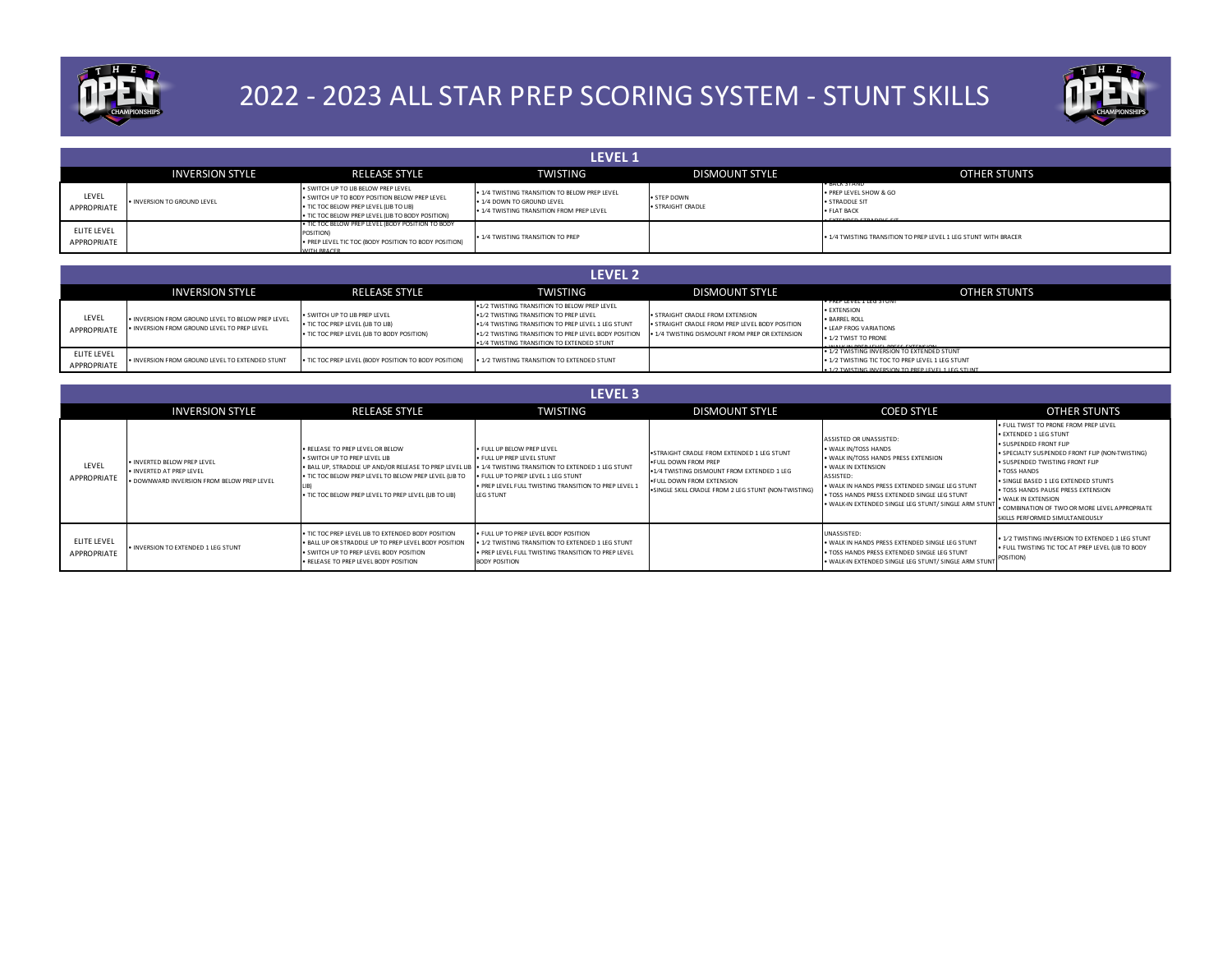

## 2022 - 2023 ALL STAR SCORING SYSTEM - DEDUCTIONS



| <b>Deductions</b>          | <b>Point Penalty</b> | Description                                                                                                                                                                                                                                             |
|----------------------------|----------------------|---------------------------------------------------------------------------------------------------------------------------------------------------------------------------------------------------------------------------------------------------------|
| Athlete Fall               | $-0.5$               | Drops to the performance floor during tumbling and/or jump skills. Hand, both hands, knee, both knees, or head<br>hitting the performance floor while performing a tumbling or jump skill or tumbling transitions in and/or out of a<br>building skill. |
| <b>Building Fall</b>       | $-0.75$              | Flyer falls from a stunt onto a base or spot and does not hit the floor and does not maintain control.                                                                                                                                                  |
| <b>Major Building Fall</b> | $-1.25$              | Flyer falls from a stunt onto a base or spot and 1 or more athletes hits the ground with any body part. <b>Stunts</b><br>that pop off due to safety do not consititue major building fall.                                                              |
| <b>Rule Violation</b>      | $-0.5$               | Performing skills that are out of Level; Performance is longer than the allowed time, Violation of appropriateness<br>policy.                                                                                                                           |
| Out of Bounds              | $-0.25$              | Both feet off of performance surface. Performance surface includes any borders attached to the performance<br>lfloor.                                                                                                                                   |